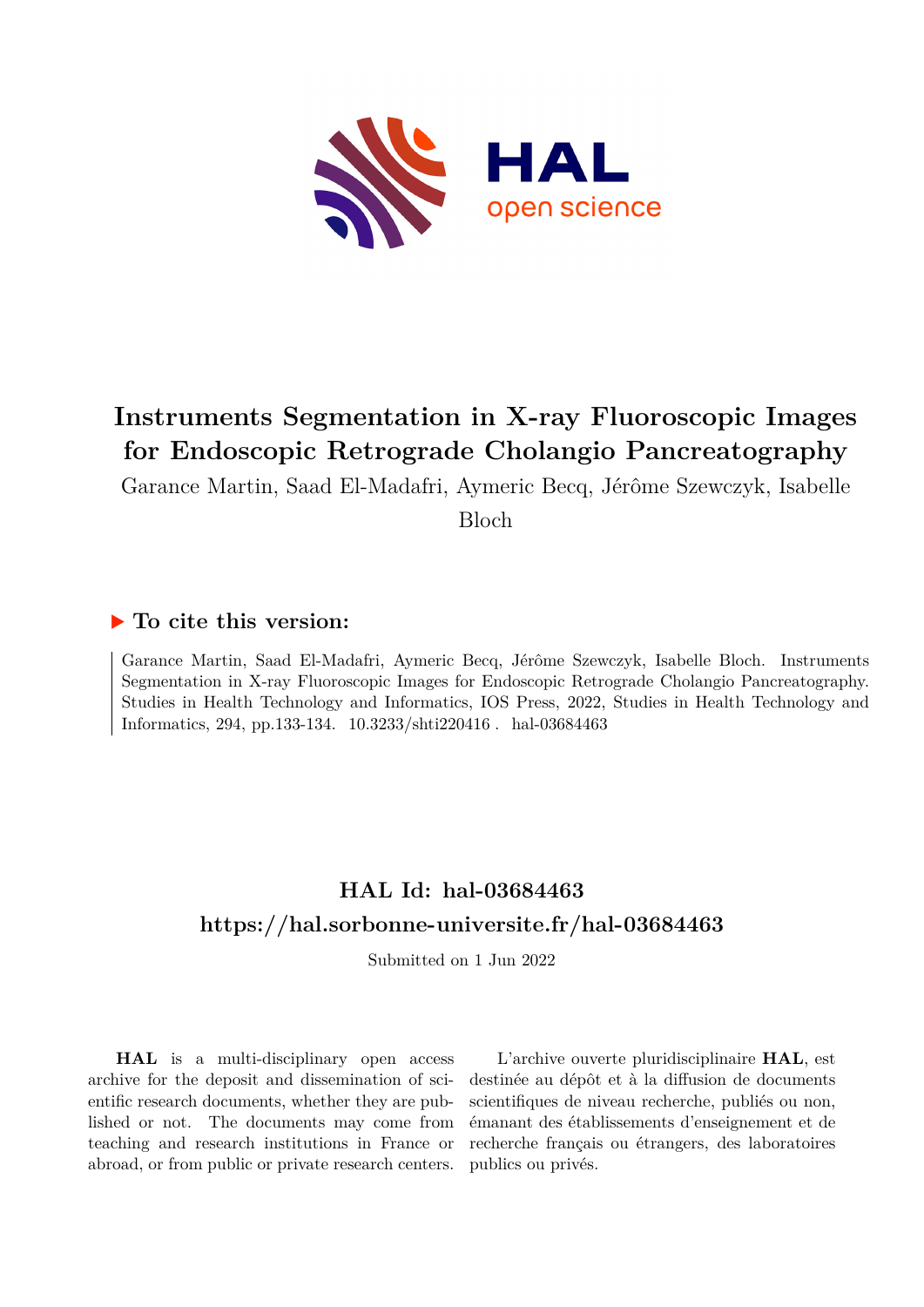*Challenges of Trustable AI and Added-Value on Health B. Séroussi et al. (Eds.) © 2022 European Federation for Medical Informatics (EFMI) and IOS Press. This article is published online with Open Access by IOS Press and distributed under the terms of the Creative Commons Attribution Non-Commercial License 4.0 (CC BY-NC 4.0). doi:10.3233/SHTI220416*

# Instruments Segmentation in X-ray Fluoroscopic Images for Endoscopic Retrograde Cholangio Pancreatography

Garance MARTIN<sup>a, 1</sup>, Saad EL-MADAFRI<sup>a</sup>, Aymeric BECQ<sup>b,c,2</sup>, Jérôme SZEWCZYK<sup>b</sup> and Isabelle BLOCH<sup>a</sup> <sup>a</sup>*Sorbonne Université, CNRS, LIP6, Paris, France*  <sup>b</sup> *Sorbonne Université, CNRS, INSERM, ISIR, Paris, France* <sup>c</sup>*UPEC, Hôpital Henri Mondor, Service de Gastroentérologie, APHP, Créteil, France* 

> **Abstract.** In this work, we propose a method to segment endoscope and guidewire from 2D X-ray fluoroscopic images of an endoscopic retrograde cholangiopancreatography (ERCP). We used an improved U-Net model. We obtained a Dice score of 0.94±0.05 for endoscope segmentation and a Hausdorff distance of 24.26 pixels for the guidewire segmentation. These preliminary results pave the way for further applications aiming at aiding the medical procedure.

**Keywords.** ERCP, X-Ray Fluoroscopy, U-Net

#### **1. Introduction**

Endoscopic Retrograde CholangioPancreatography is a minimally invasive procedure allowing draining the bile ducts in the setting of stones or neoplastic structuring. The instruments and guidewire used are radio-opaque and can therefore be monitored within the bile ducts using 2D X-ray fluoroscopy. However, contrast agent should remain limited because of the risk of cholangitis. In light of these shortcomings, this preliminary work aims to segment instruments in 2D X-ray fluoroscopy images.

#### **2. Methods**

We used a well-known approach in biomedical imaging called U-Net [1] to segment the endoscope and the guidewire. To cope with the difficulties related to the topology of the guidewire which is long and thin, the low contrast and signal to noise ratio, we propose specific pre- and post-processing steps to enhance this deep learning method.

*Endoscope segmentation*. We followed the same steps of pre-processing as per the nnU-Net [2] approach, consisting in cropping to keep non-zero regions only, normalizing intensity and data augmentation. The image database contained 300 annotated images.

<sup>&</sup>lt;sup>1</sup> Corresponding Author, Garance MARTIN; E-mail[: g](mailto:garance.martin@lip6.fr)arance.martin@lip6.fr<br><sup>2</sup> Images were provided by the Gastroenterology and Endoscopy Division of Hôpital Saint-Antoine, Sorbonne Université, Paris, France